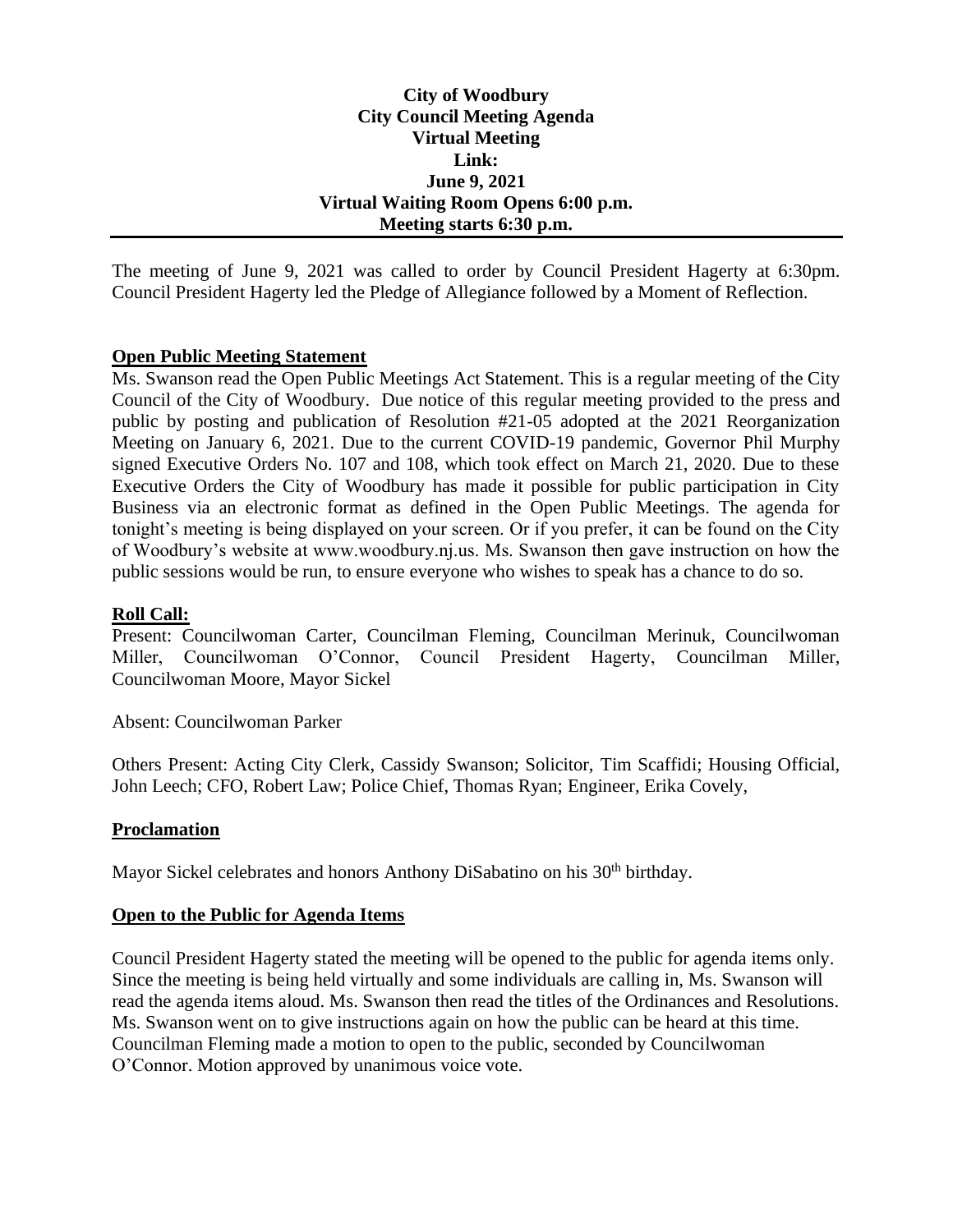Jared Hunter – 23 N. Drexel St. – Mr. Hunter thanked council for Resolution No. 21-89 and hopes that it will get approved.

Kaylyn Roger – 224 Delaware St. – Mrs. Roger inquired about funding for the fireworks. She then asked about liquor licensing resolutions, which businesses have liquor licensing if they are all actively being used. Mayor Sickel stated that the fireworks were sponsored by a variety of businesses, and our commissioners. Ms. Swanson and Solicitor Scaffidi addressed the active liquor licenses.

Hearing no one, Councilman Fleming made a motion to close to the public, seconded by Councilwoman O'Connor. Motion approved by unanimous voice vote.

# CONSENT AGENDA

RESOLUTION NO. 21-88 RESOLUTION OF THE CITY COUNCIL OF THE CITY OF WOODBURY AUTHORIZING A PERMIT FOR FIREWORKS DISPLAY AND AUTHORIZING THE MAYOR TO EXECUTE A CONTRACT FOR THE FOURTH OF JULY PUBLIC FIREWORKS DISPLAY

RESOLUTION NO. 21-89 RESOLUTION OF THE CITY COUNCIL OF THE CITY OF WOODBURY TO APPROVE THE SUBMISSION OF A GRANT APPLICATION AND TO EXECUTE A GRANT AGREEMENT WITH THE NEW JERSEY DEPARTMENT OF TRANSPORTATION FOR THE FY2022 MUNICIPAL AID PROJECT HEREINAFTER KNOWN AS RESURFACING OF WEST CENTRE STREET

RESOLUTION NO. 21-90 RESOLUTION OF THE CITY COUNCIL OF THE CITY OF WOODBURY TO APPROVE THE SUBMISSION OF A GRANT APPLICATION AND TO EXECUTE A GRANT AGREEMENT WITH THE NEW JERSEY DEPARTMENT OF COMMUNITY AFFAIRS FOR YEAR 2 OF THE NEIGHBORHOOD PRESERVATION PROGRAM

RESOLUTION NO. 21-91 RESOLUTION OF THE CITY COUNCIL OF THE CITY OF WOODBURY AUTHORIZING THE RENEWAL OF PLENARY RETAIL ALCOHOLIC BEVERAGE CONSUMPTION LICENSE NO. 0822-32-004-011 HELD BY AS BOYAL LLC FOR THE LICENSING PERIOD COMMENCING JULY 1, 2021 THROUGH JUNE 30, 2022

RESOLUTION NO. 21-92 RESOLUTION OF THE CITY COUNCIL OF THE CITY OF WOODBURY AUTHORIZING PERSON-TO-PERSON TRANSFER OF LIQUOR LICENSE FROM PB WOODBURY LIQOUR LICENSE, LLC TO SH WOODBURY LIQOUR LICENSE, LLC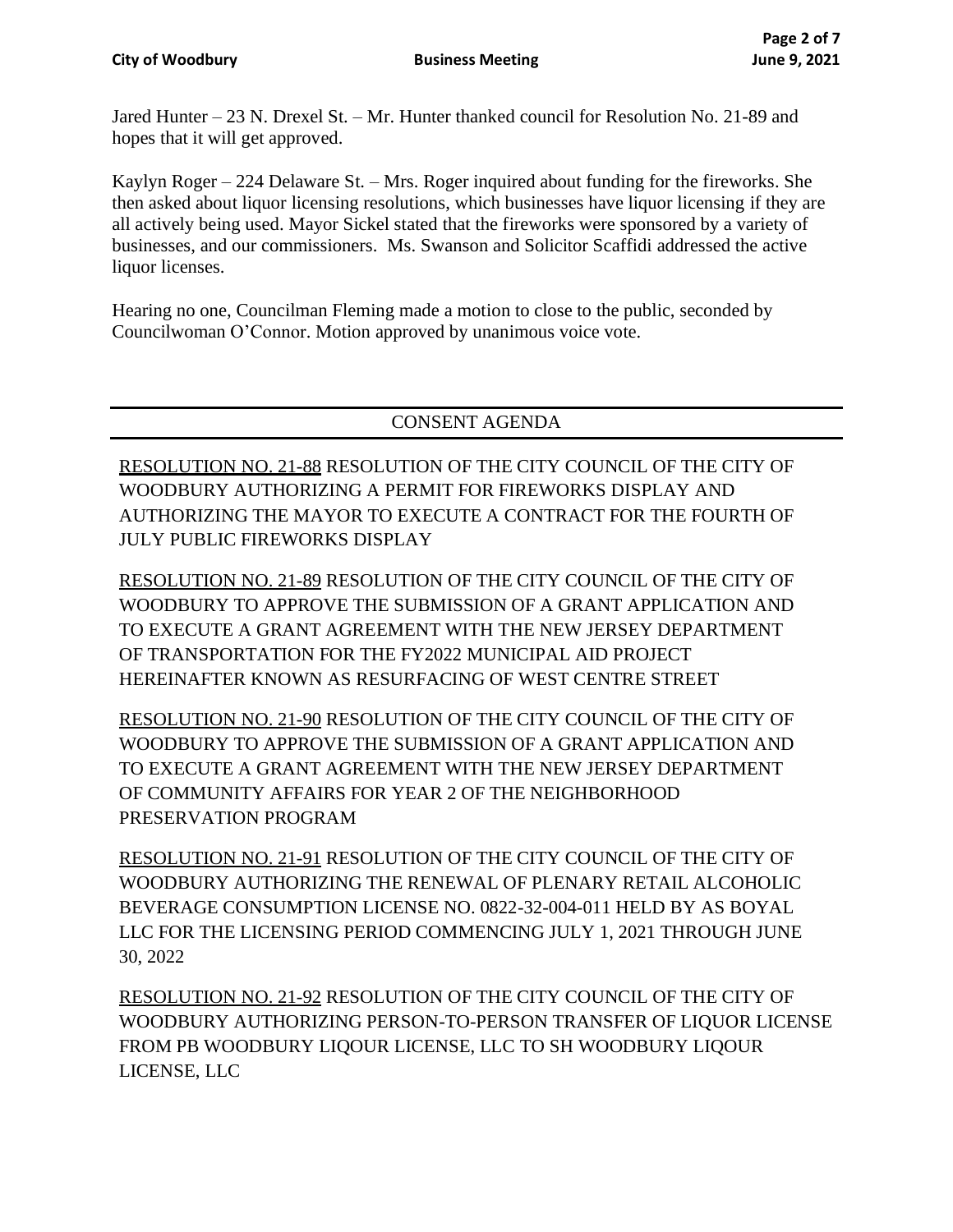RESOLUTION NO. 21-93 RESOLUTION OF THE CITY COUNCIL OF THE CITY OF WOODBURY AUTHORIZING THE EXECUTION OF ADDENDUM #1 TO LEASE AGREEMENT BETWEEN THE CITY OF WOODBURY AND WOODBURY OLD-CITY RESTORATION COMMITTEE

RESOLUTION NO. 21-94 RESOLUTION OF THE CITY COUNCIL OF THE CITY OF WOODBURY AUTHORIZING THE RENEWAL OF PLENARY RETAIL ALCOHOLIC BEVERAGE CONSUMPTION LICENSE NO. 0822-33-002-009 HELD BY BJL BLUE POINT, INC. FOR THE LICENSING PERIOD COMMENCING JULY 1, 2021 THROUGH JUNE 30, 2021

RESOLUTION NO. 21-95 RESOLUTION OF THE CITY COUNCIL OF THE CITY OF WOODBURY AUTHORIZING THE RENEWAL OF PLENARY RETAIL ALCOHOLIC BEVERAGE DISTRIBUTION LICENSE NO. 0822-44-006-009 HELD BY BKK, LLC FOR THE LICENSING PERIOD COMMENCING JULY 1, 2021 THROUGH JUNE 30, 2022

# END CONSENT AGENDA

Councilman Fleming made a motion to adopt the Consent Agenda as read at the beginning of the meeting, seconded by, Councilwoman O'Connor.

Motion approved via roll call vote resulting in the following;

Ayes 8 Councilwoman Carter, Councilman Fleming, Councilman Merinuk, Councilwoman Miller, Councilman Miller, Councilwoman Moore, Councilwoman O'Connor, Council President Hagerty

Nays 0

Absent 1 Councilwoman Parker

Councilman Fleming made a motion to adopt the bills and vouchers list, seconded by, Councilwoman O'Connor. Motion approved by unanimous voice vote.

## **Committee Reports**

Donna Miller – On Wednesday June 23rd senior citizens can receive a free boxed lunch at the GATHER building between the hours of 11:30AM-1:30PM. The event is being sponsored by the Governor's Council of Alcohol and Drug Abuse. She then thanked CFO, Robert Law for coordinating the event. On the same day and time at GATHER the municipal alliance is giving away free Juneteenth-inspired produce. This is available to the public and both events are first come-first serve, with no registration required. If anyone is interested in volunteering to help bag or hand out lunches please email Councilwoman Miller for more information.

## **Report of the Mayor**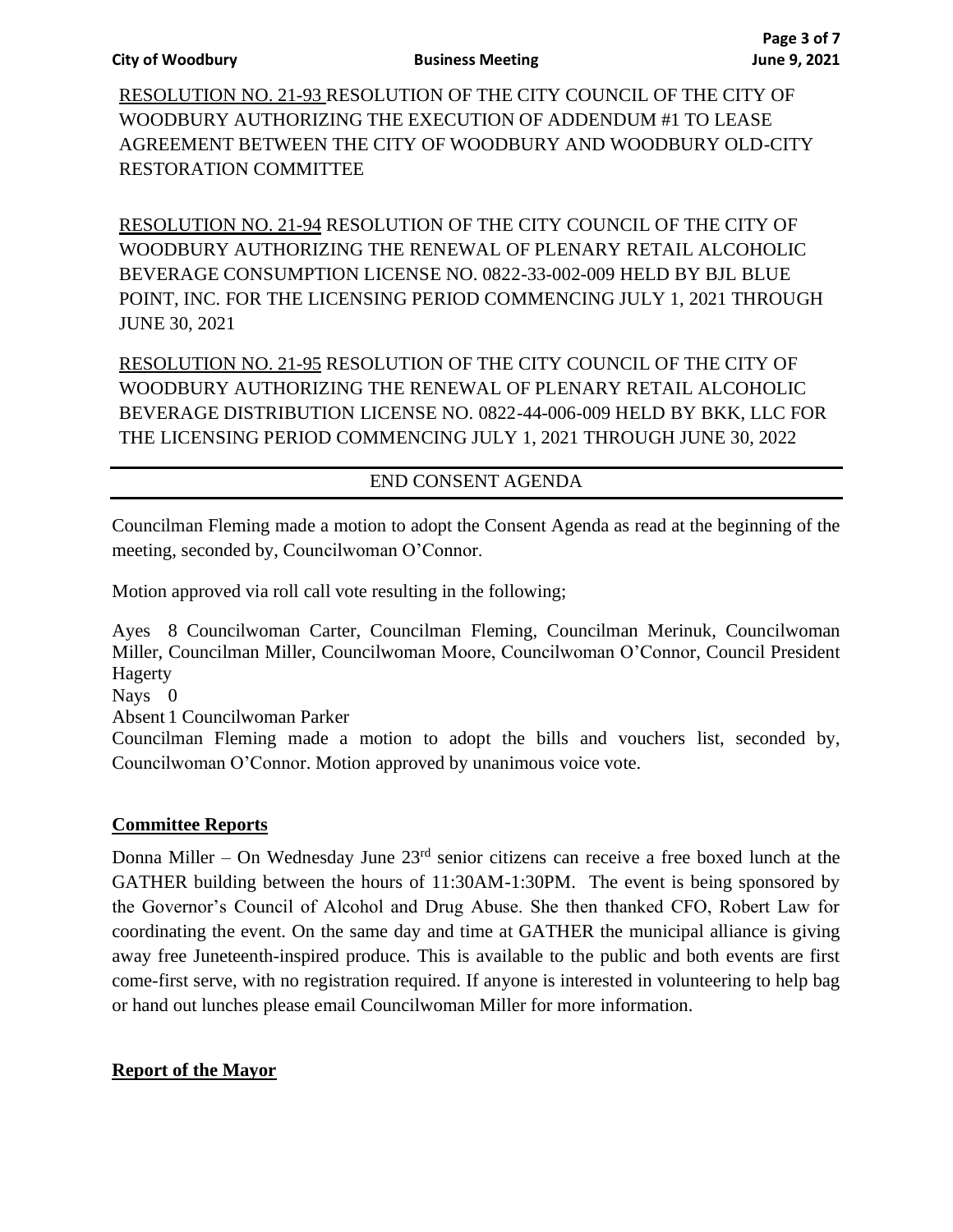**City of Woodbury Business Meeting June 9, 2021**

Mayor Sickel – FAF is starting off this Friday kicking off our Friday night concerts. Sunday is our next Green Team Initiative cleaning Broad Street Lake from 11AM-2PM. Free Yoga is at Stewart Park on Friday at 6:45PM. Please note that in the event it rains, the yoga event will be cancelled for any of the scheduled dates throughout the summer.

## **Report of the City Clerk**

Ms. Swanson – Thanked all the poll workers, public works and police department for assisting with the election.

### **Department Announcements**

Mr. Leech – Code Enforcement – Thanked the city clerk Cassidy Swanson, deputy clerk, Kay Crawford, and other people of City Hall for their efforts in coordinating the election and assisting at the different polling locations.

Mr. Law – The City's budget was in the South Jersey Times on Monday, available online, and at the library. The State budget is also available online and hard copies are available at City Hall and the library. The budget hearing and presentation will be on June 23rd and there will be a public hearing. He is not expecting the State to adopt the city's budget on the June 23rd hearing due to the state being backed up. Mr. Law announced the Art in the Street program that will start on June 28th, funded by the Gloucester County Cultural and Heritage Commission, and partly by our Municipal Alliance Grant. The program will run for 7 weeks more information on the program will be located on the city's website.

Ms. Yeager – Library – The summer reading challenge will officially begin on July  $1<sup>st</sup>$  and run through August  $31<sup>st</sup>$  and the library's summer events will begin on July  $6<sup>th</sup>$  and run through August 12<sup>th</sup>. More information will be posted on the website and social media platforms.

### **Unfinished Business**

No unfinished business at this time.

## **New Business**

No new business at this time.

## **Public Discussion – Opt-In or Opt-Out of Cannabis**

Council President Hagerty announced that this discussion will contribute to a series of discussion in the city's decision to opt in or out of cannabis commerce. He then went on to explain the guidelines of the discussion and provided context toward this public section topic. Ms. Swanson then gave instruction on how the public sessions would be run, to ensure everyone who wishes to speak has a chance to do so. Councilwoman O'Connor made a motion to open to the public,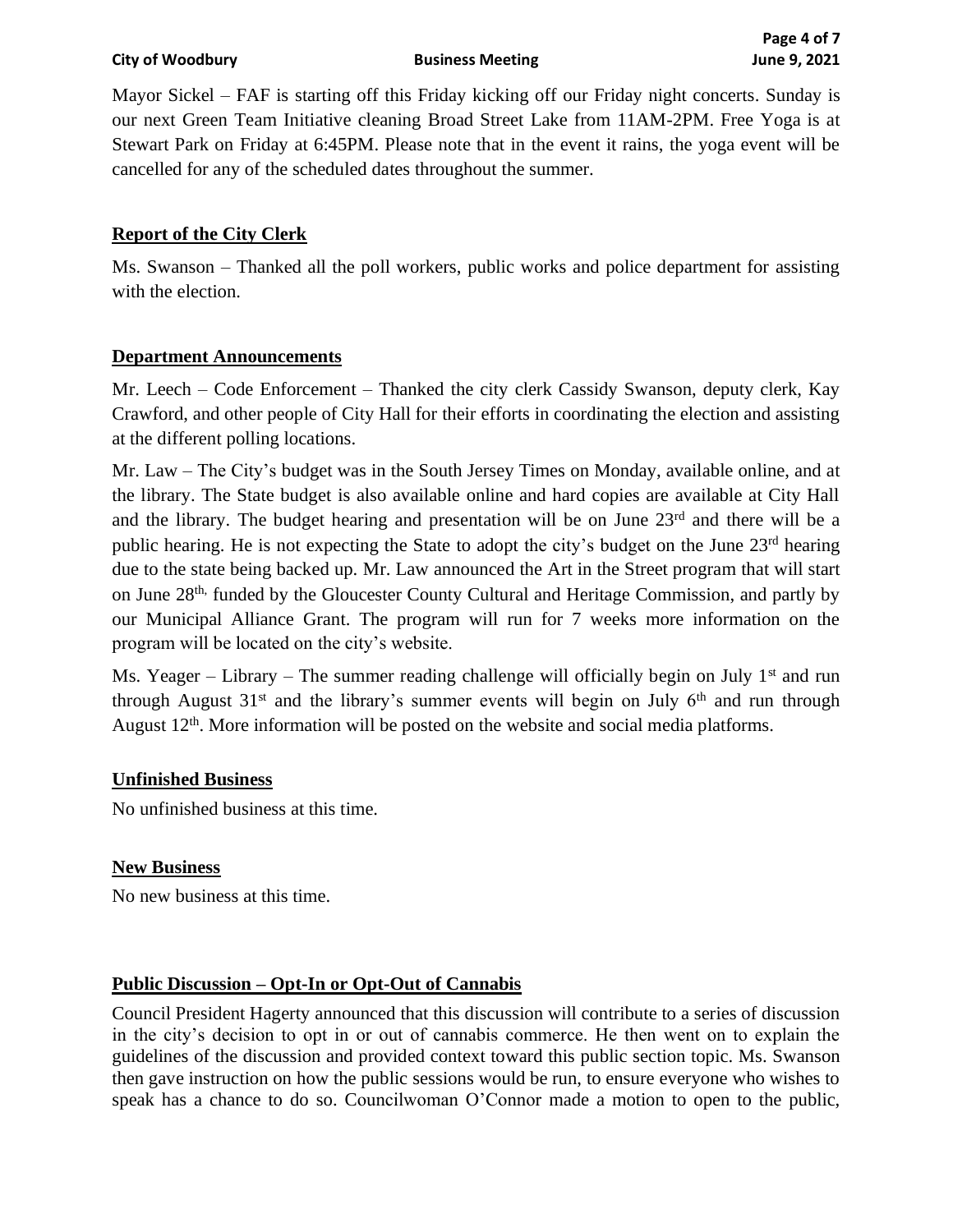seconded by Councilwoman Carter. Motion approved by unanimous voice vote.

Jamilah Daminai – 324 S. Columbia St. – Ms. Daminai inquired in regards to the opt-in/opt-out has council had any continuous conversations outside of public meetings. Council President Hagerty, Councilwoman O'Connor answered. Ms. Daminai clarified her question. Solicitor Scaffidi answered. Ms. Daminai then asked if we could expect a decision to be made based off of the three forums and the feedback given from residents and businesses. Council President Hagerty answered.

Hugh Giordano – 57 Argyle Ave. Blackwood – Mr. Giordano introduced himself as a representative on behalf of the UFCW Local 152 which is a labor union that represents cannabis workers from seed to sale for recreational and medical use. He went on to educate the public about NJ's labor laws in reference to cannabis and the benefits of career paths in the industry. He thanked Council for hosting these discussions, considering the benefits and weighing the opinions of the public rather than rushing to opt-out given the pressure that was put on the municipalities to make a decision throughout the State of New Jersey. He then introduced the structure of City of Bayonne's ordinance for cannabis commerce and how it is well constructed, with application fees, renewal fees and a merit-based system. He suggested that Council refer to Bayonne's ordinance and view it as a model. He then offered to show anyone interested the seed to sale operation model. Council President Hagerty answered.

Amanda Terpstra – 442 Poplar Ave. Woodbury Heights – Ms. Terpstra introduced her business Bestbuds, is currently applying for a retail dispensary permit for the State of New Jersey with a focus on operating in the City of Woodbury. She then highlighted the potential revenue gain of a dispensary for the city by comparing existing data from the City of Patterson. Ms. Terpstra offered Bestbuds to be utilized as a resource for the town to assist anyone interested in the operation of cannabis commerce. She then thanked Council president Hagerty for addressing her response along with Mayor Sickel and she looks forward to coordinating a meeting with all necessary town representatives to move this conversation forward. He also thanked Mr. Giordano for attending the meeting and his contribution to the conversation. Council President Hagerty and Councilwoman Miller responded.

Jared Hunter – 23 N. Drexel St. – Mr. Hunter inquired about who created the map. Council President Hagerty answered. He then asked who was responsible for writing the cannabis ordinance in the event the City of Woodbury decided to opt-in. Solicitor Scaffidi answered. Mr. Hunter lastly asked how conversations on the subject are currently being recorded. Solicitor Scaffidi answered.

Kaylyn Roger – 224 Delaware St. – Ms. Roger voiced her opinion that the city should consider all childcare centers in the zoning restrictions for cannabis commerce. She then asked Solicitor Scaffidi if he will be meeting with the council prior to drafting the legislation. Solicitor Scaffidi answered. She then asked Solicitor Scaffidi about the process of selecting the legislation choice and what council's influence will be based on the conversations held with the public. She then inquired about how the zoning for cannabis commerce will get decided upon, if there will be a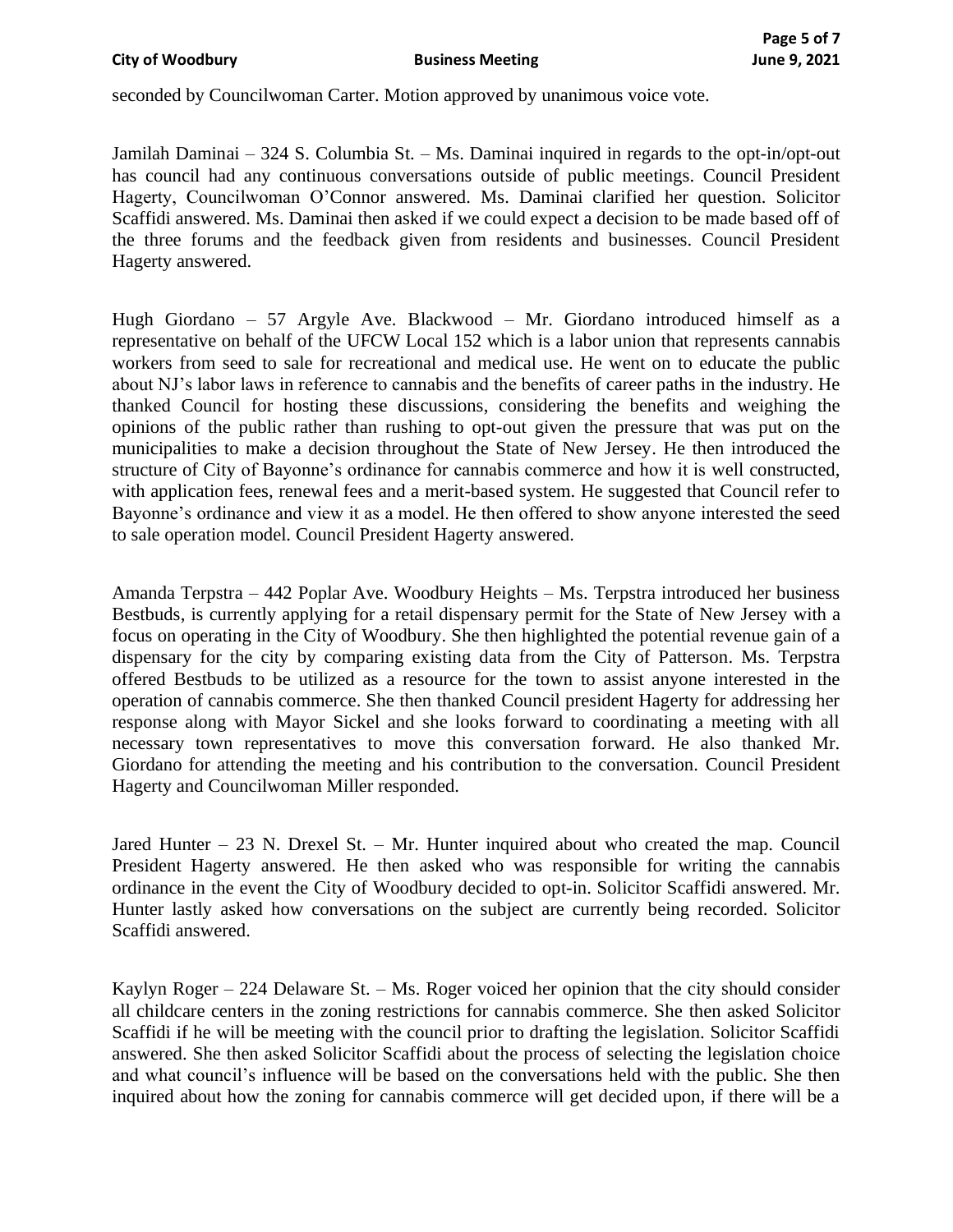#### **City of Woodbury Business Meeting June 9, 2021**

committee dedicated to making this decision and if so, who are the participating members of that committee. Solicitor Scaffidi answered. Ms. Roger expressed her stance being the importance of public opinion in the final stages of the decision making process when drafting the ordinance.

Ken McIlvaine – 456 Delaware St. – Mr. McIlvaine asked if Council had any record of what towns in Gloucester County have decided to opt-out. Solicitor Scaffidi answered. He then went on to reference the City of Patterson NJ in terms of population and revenue. He went on to state that Woodbury, being having less than 10% of the population of Patterson, Woodbury would be looking at an annual revenue stream of less than \$30,000 from cannabis commerce. Mr. McIlvaine asked how many union jobs will be created by deciding to opt-in. He then asked for the thoughts and feelings of the Woodbury Police Department in terms of the safety of the residents on the recreation sales. Chief Ryan answered. He lastly asked if there is any relative data showing any negative impacts on areas where recreational cannabis has been approved. Chief Ryan answered. Mr. McIlvaine then thanked Mayor Sickel, Council President Hagerty and all of council for having these public sessions.

Hearing no one, Councilman Fleming made a motion to close to the public, seconded by Councilwoman O'Connor. Motion approved by unanimous voice vote.

#### **Open to the Public**

Councilman Fleming made a motion to open to the public, seconded by Councilwoman O'Connor. Motion approved by unanimous voice vote.

Aaron Weber – 48 Hess Ave. – Mr. Weber thanked to Mayor Sickel, Councilwoman Miller and Acting Clerk, Cassidy Swanson for organizing the Arbor Day contest. He expressed his excitement looking forward to more collaboration in the future.

Jamilah Daminai – 234 S. Columbia St. – Ms. Daminai asked if council will be posting the recordings of the council meetings online. Council President Hagerty and Cassidy Swanson answered.

Bill Gotthardt  $-26$  N Horace  $-Mr$ . Gotthardt requested an update on the firehouse investigation. Solicitor Scaffidi answered. He then expressed his displeasure with the process. Solicitor Scaffidi responded.

John Belko – 53 N. Childs Street – Mr. Belko announced that Lot 323 will begin their series of events starting this Friday and encouraged everyone to attend a Friday night of fun. He then thanked everyone in the city for their help in the success of these events.

Jared Hunter – 23 N. Drexel St. – Mr. Hunter announced that the Woodbury Heart and Soul